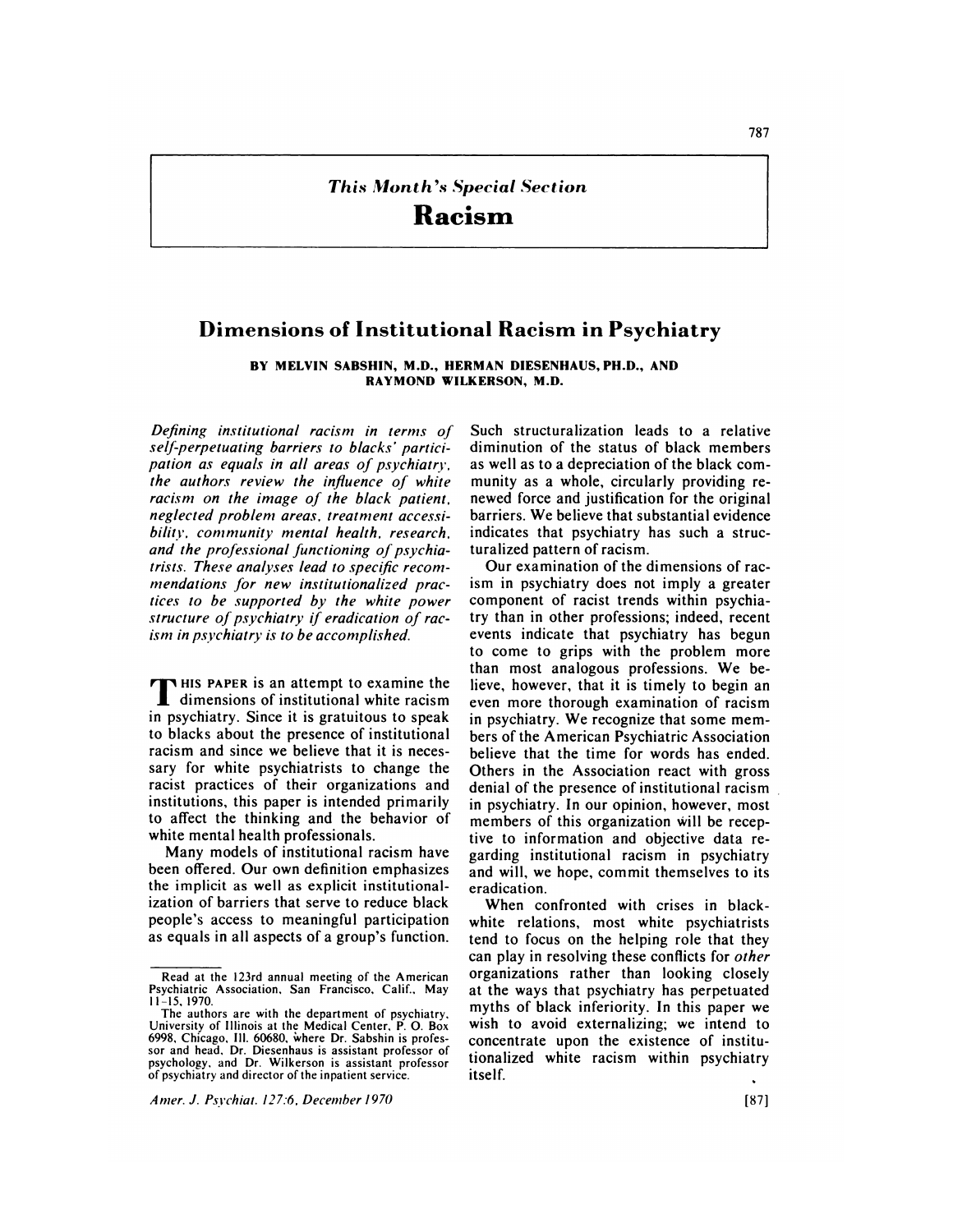One way we can attempt to ascertain the structures and practices within psychiatry that bar black participation as equals is by asking "What has been American psychiatry's treatment of the black, and to what extent has this treatment reflected white racism?" We do not pretend to have been exhaustive in our search for the answers, but what is most striking in the mainstream of psychiatric literature has been the lack of realistic concern, until recently, for the black American. This has been manifested in stereotypes regarding black character structure, gross discrimination in providing needed clinical care, and overemphasis up on psychological explanations in areas where economic and social factors have been preemptive. Indeed, institutionalized white racism in psychiatry has simultaneously over emphasized psychological processes in areas where psychiatry could not effect change while underemphasizing other areas where significant changes could be effected in delivery of services.

As Pettigrew (1) points out, for years the black American has had to face the charges of white racists that he is supposed to be innately lazy, unhealthy, unintelligent, and criminal. White American psychiatry has its equivalent racist sterotypes about the black psychiatric patient: hostile and *not* motivated for treatment, having primitive character structure, not psychologically minded, and impulse-ridden.

The utilization of psychiatric data to defend American racist practices began with the 1840 U. S. Census, which purportedly showed over ten times as much black mental illness in the North as in the South, with no appreciable regional differences for whites. Proslavery spokesmen immediately interpreted these findings, later shown to be erroneous, to mean that slavery was a "benign institution" that protected the "inferior" Negro from the stresses of our competitive society.

Stereotyping of black people by psychiatry is well illustrated in Dollard (2); one ex ample he finds a need to refute is the following quote from Lind (3):

If we accept unreservedly Freud's dream theory, especially the essence of it, that a dream represents a wish fulfillment and that wherever it is not immediately recognized as such, the activities of the censor are responsible. we must admit that the colored race fails to show distorting activity; consequently their psychological activities are analogous with those of the child, and investigation of them might prove to be of considerable value in studying the genesis of the psychosis.

It is impressive to note how psychiatric observers underemphasize the operation of institutionalized racism. For example, Rosen and Frank (4) state that the only two barriers that black psychiatric patients must overcome are, first, their own cultural ex periences and attitudes and, second, the biases of the white therapist, who must over come his cultural blind spots, reactive guilt, and unconscious prejudice. Their focus on guilt and individual prejudice in the white therapist and on resentment, distrust, "selfhatred," and pseudostupidity in the black patient obscures their own point that "Membership in a minority group tends to lead to certain habitual ways of relating to a member of the majority. . . ." Membership in a majority group also leads to certain habitual ways of relating to the lower caste member; the white therapist is as affected as the black patient by these institutionalized practices.

How much need do black people have for mental health services? In a 1969 review, Crawford (5) reports a failure to be able to answer questions of prevalence and incidence of mental illness in blacks definitively because professionals have failed to collect the necessary data in the face of numerous opportunities to do so.

The lack of data is in itself a clear manifestation of an institutionalized avoidance of dealing with the mental health needs of blacks. Black-white variations in admission rates also demonstrate institutionalized racist practices. Variations in rates based on admissions clearly reflect accessibility to treatment facilities; our discriminatory policies have limited blacks' access to private care (6, 7) and often constrained and delayed their entry into the psychiatric care system by forcing them into the legal system initially and then on to the state hospitalwhere they are often stored as untreatable chronic patients (8). These practices com plete a racist circle since they perpetuate the myth of black inferiority.

We concur with Crawford (5), who con-

[88] Amer. *J.* Psychic:. /27.6, December 1970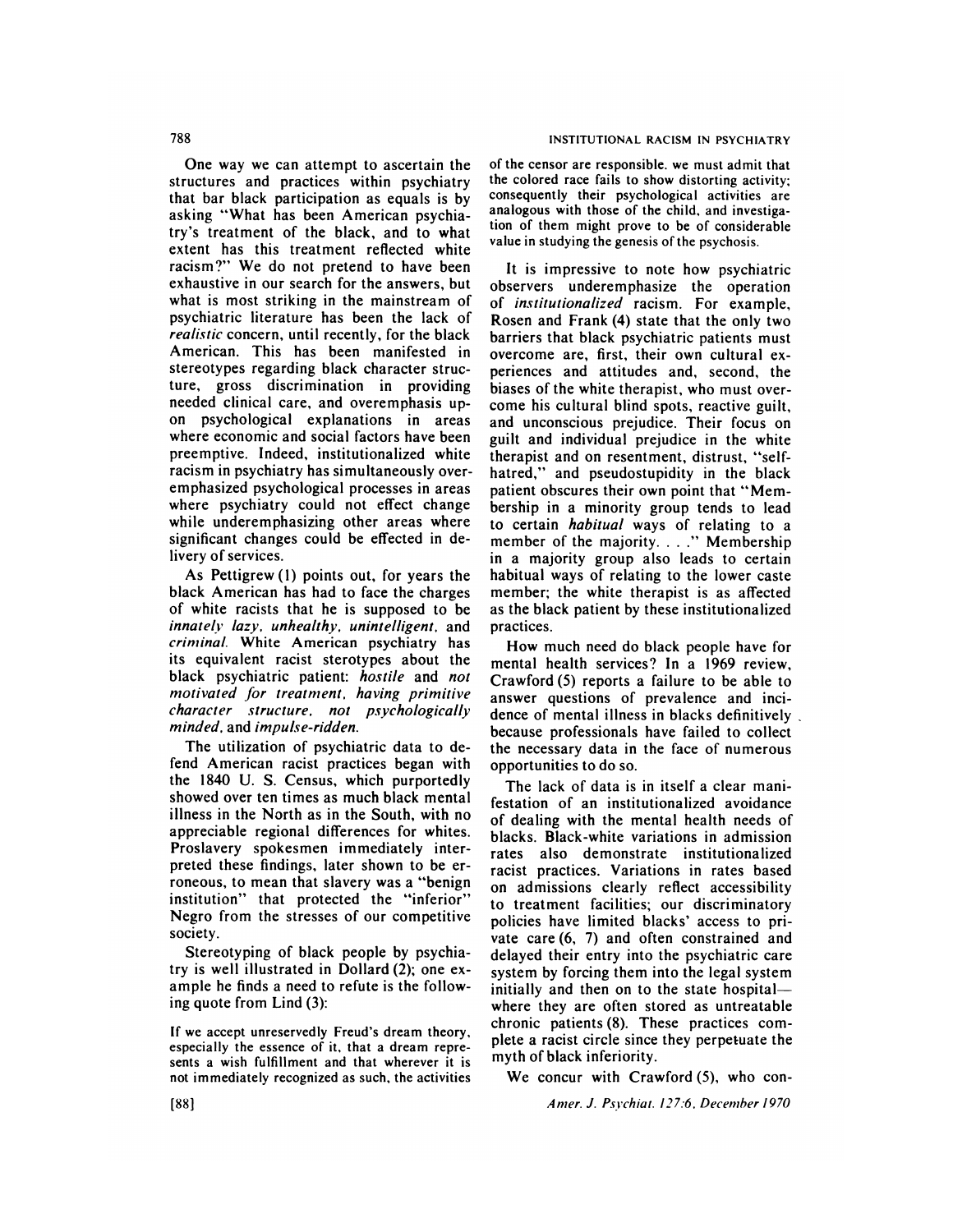# SABSHIN, DIESENHAUS, AND WILKERSON 789

cludes ". . *.* that Negroes still have less chance of receiving the full range of services utilized by whites, that Negroes are not kept under treatment as long as are white patients, that Negroes do not utilize multiple sources of help as frequently as whites and consequently inequality of care still exists." Our own review also suggests that black males are even more likely than black females to be denied access to treatment, be viewed as sicker, and languish longer in custodial settings.

#### Institutional Racism and the Neglected Areas **of** Psychiatry

The subsystems of psychiatry that are most neglected by white professionals often have the greatest significance for the black community. These include the medico-legal aspects of psychiatry, the public health and mental health delivery systems, problems of alcoholism and addiction, and the mental health of children. While each of these underdeveloped areas also involves class discrimination, we wish to reiterate that discrimination against blacks still occurs when class is held constant. To a more significant extent than has been acknowledged by white psychiatrists the blocking of professional and economic support for dealing with these neglected areas is a manifestation of institutional racism.

Blockage may occur at any point. White societal forces have created a network of institutions and gateways that regularly channel the disvalued black away from needed treatment by failing to provide ac cessible treatment facilities, by defining certain behavior as criminal in blacks but as sickness in whites, and by defining blacks as untreatable.

The pattern of psychiatric services available to American blacks reflects at the same time the blocking of paths to psychiatric care for persons manifesting "disturbed" behavior while simultaneously defining certain behaviors as psychopathological that are more appropriately explained on social or economic levels. Unfortunately, greater attention has been paid by white psychiatrists to extending mythical definitions of black psychopathology than to providing psychiatric services for actual black patients. This neglect is apparent whether we are talking about the North or the South and whether we are talking about adults or children.

# **Psychiatric Services Available To Blacks**

In criticizing psychiatric services for emotionally disturbed children, Mack ler (9) makes the following points: I) for emotionally disturbed youngsters, in contrast to physically handicapped youngsters, placement is determined not only by personal problems but by ethnic status; and 2) white students are likely to be defined as troubled and placed in treatment schools, while minority groups (Negroes and Puerto Ricans) are likely to be defined as troublesome and placed in custodial situations. As Gordon (10) states: "All too often the intake policies of... agencies are geared to meet the needs of maladjusted children from intact, middle class, white families.... At the elementary school level, especially in predominantly Negro schools it is usually the case that not a single emotionally disturbed child is in treatment at any clinic or social agency....'

The absence of the private or public psychiatrist from the predominantly black inner city long ago dropped him from the list of potentially available mental health resources for the urban slum school child or working class adult. For example, a 1966 report to the Chicago Board of Health (11) included an examination of the availability of physicians' services to poverty area resitlents as contrasted with their availability to other residents of the city. Using location of physicians' offices as the index of their availability, it was found that far fewer doctors practice in the poverty areas, which have 88 percent black residents. This discrepancy is especially marked when the availability of psychiatrists and neurologists is examined; psychiatry was the specialty least available to black areas. Churches, not psychiatrists or clinics, are seen as providing needed services to the black psychiatric patient; community leaders seeking to develop local psychiatric resources have had to go outside the medical system and work primarily with these churches and other lay groups.

Few articles have addressed themselves primarily to the question of race in mental health planning for new resources. The most

Amer. J. Psychiat. 127:6, December 1970 *Amer. J. Psychiat.* 199]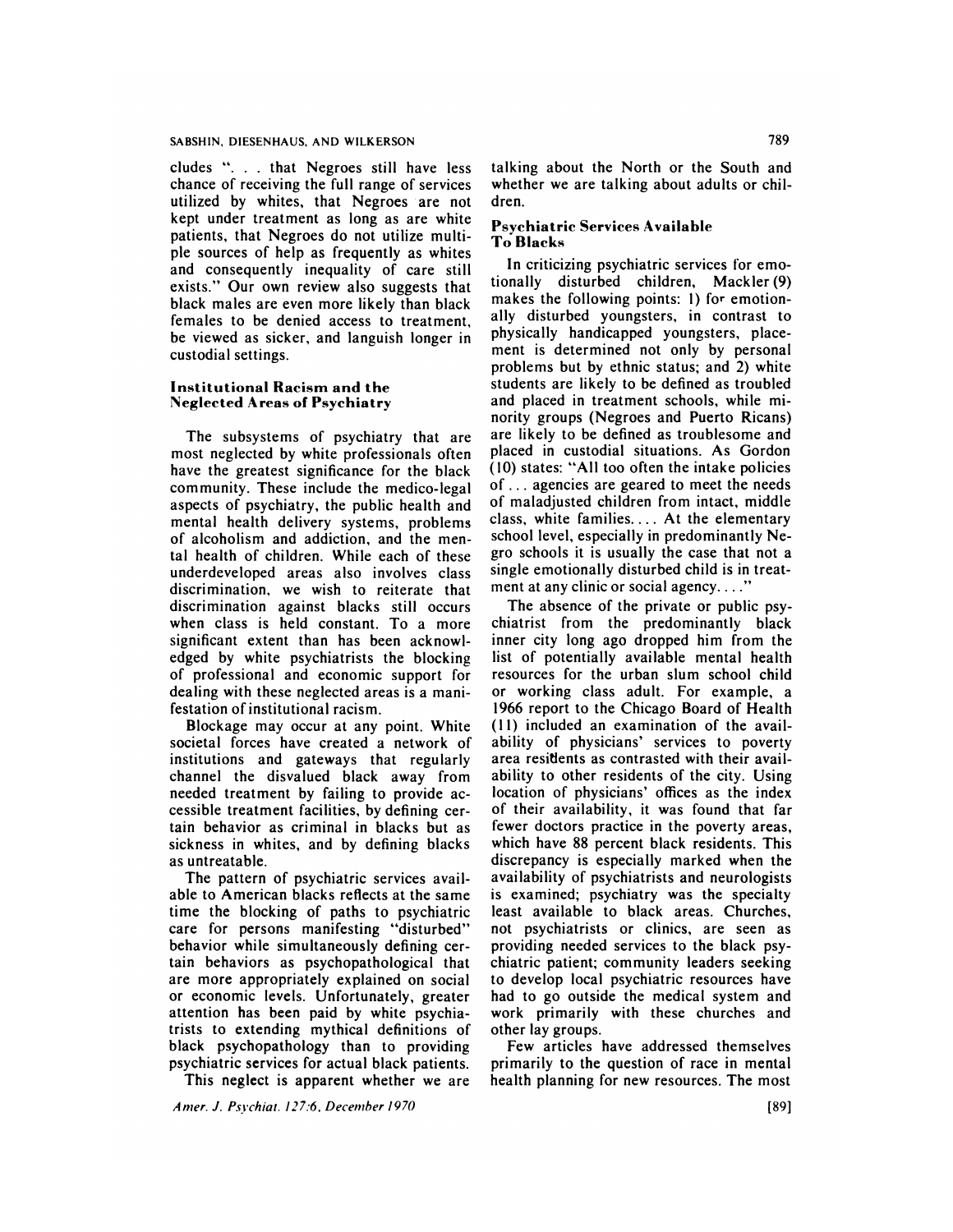relevant have been written by members of the National Institute of Mental Health biometry group as part of their efforts to correlate epidemiological findings more directly to mental health planning proposals.

Bahn and associates (7), using case register data, demonstrated that previously noted high black admission rates to state hospitals are not solely a function of the utilization of public facilities by the lower socioeconomic classes. Early intervention or sustained clinic treatment is less likely for the black psychiatric patient, resulting in greater need for hospitalization, longer hospitalizations, and chronicity. Bahn also points out how the sequelae of severe mental illness and hospitalization create further family disruption and potential maladjustment in the next generation.

The major means by which psychiatry can realistically expect to aid blacks in need of psychiatric care is to provide "no-barrier" com munity-based and controlled clinical services to meet specific clinical needs. Nevertheless, institutional racism has become a major problem in community mental health.

# **Community Mental Health and Institutional Racism**

In part, the forces leading to the com munity mental health movement of the 1960s involved realization that an enormous disparity existed between the psychiatric care provided for poor people and that provided to the more affluent. Correcting this gross imbalance was one of the primary goals of community psychiatry. In accom plishing this task, however, relatively little systematic attention was paid to the fact that an overwhelming majority of black people fell into the category of those re ceiving the poorest psychiatric care. While energetic efforts have been made to give high priority to mental health services in the urban ghettos, insufficient representation was given to black professionals and black consumer groups in both the early and the continuing planning of community mental health services.

In response to this form of institutional racism, black groups have become much more vociferous in demanding services un der their own community auspices. For many white "liberal" mental health workers, a rude awakening occurred when their proposals to do something for poor blacks were rejected by blacks who wished to take leadership in program planning and implementation. Rather than examine their paternalism and its racist roots, the whites often engaged in withdrawal, scapegoating, or the assumption of even greater power, thus leading to increased distrust and alienation.

Black communities are sensitive to the "psychiatrization" of social issues. To the extent that community mental health work ers imply that militancy indicates psychopathology, blacks will reject this approach as gratuitous at best and malignantly racist at worst. These trends support the black community's wish to define priorities and to indicate areas where they wish to seek help. Not surprisingly, some of the issues rated as high priority by blacks have until quite recently received short shrift by white professionals. And the recent emphasis on these problems can be interpreted as racist in origin: when addiction was viewed primarily as a black problem, it was largely ignored by whites; but now that it has spread to include white youth, funding and attention seem to be more available.

Viewing addiction and alcoholism in blacks only in terms of social pathology, which the psychiatrist must combat through social action at the community level rather than providing clinical services, is also a racist practice when the "sociologizing" of psychiatric problems reinforces our historic neglect of black clinical needs (12). Thus "psychiatrization" of social issues and "sociologizing" of psychiatric needs go hand in hand to maintain institutional racism.

Another example of institutionalized racism can be found in several major assumptions underlying community mental health programs. Many white mental health professionals regard black communities as seething cauldrons of psychopathology. They create stereotypes of absent fathers, primitive rage, psychopathy, self-depreciation, promiscuity, deficits in intellectual capacity, and lack of psychological sensitivity. Gross pathological caricaturization ignores the enormous variation of behavior in black communities. It omits consideration of areas where blacks have adapted in

**[90]** Amer. J. Psychia:. /27:6, December /970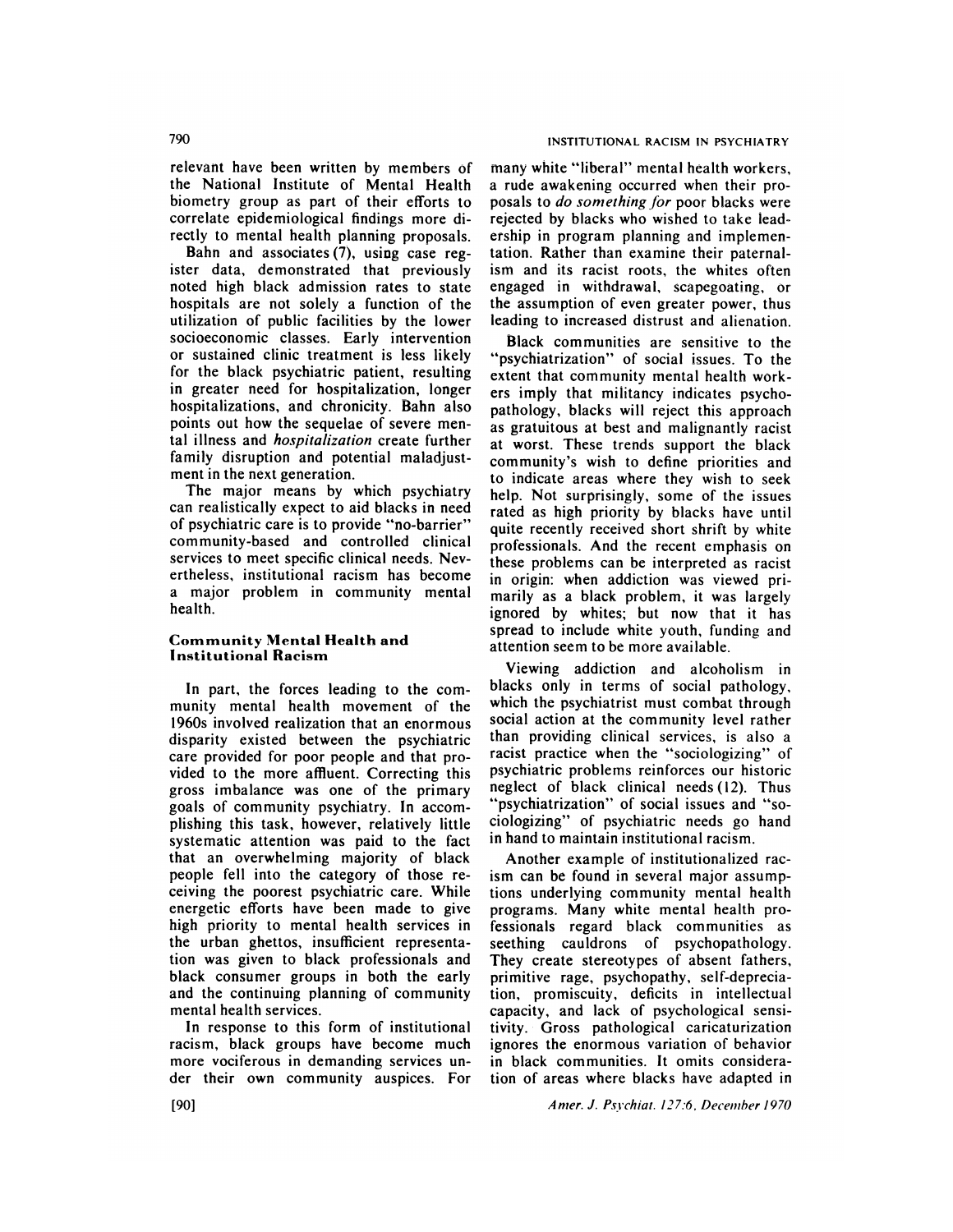a fashion superior to whites (13, 14). The obsession with black psychopathology has been so great that it has retarded serious consideration of racism as it pertains to white psychopathology. It is not surprising that many blacks are suspicious of commu nity mental health as further contributing to stereotypes of black inferiority and vulnerability. Not uncommonly, blacks respond to our programs based on these stereotypes by saying, "It's your sickness, whitey. Set up your program where you really need it in your racist communities."

While many blacks have supported the moral and pragmatic concepts inherent in the community mental health movement, recognition of the danger of its racist elements has recently come to the fore. Significant confrontations have taken place across the country and are still in process. Unless practical steps are undertaken to re duce the racist elements, the urban com munity mental health programs will be sharply circumscribed, and one of our major means of revamping the psychiatric care system to be less racist will be curtailed.

# **Racism and the Black Psychiatrist**

There is a distinct under-representation of blacks in psychiatry. Until quite recently black psychiatrists had few possibilities for leadership roles in psychiatric institutions and societies. Little attention had been given to the recommendations of black psychiatrists in planning, decision making, and implementing significant policy issues. Current efforts to alter this pattern cannot distort the fact that psychiatry has been sluggish in moving toward involvement of blacks; today's efforts are at best meager and atworst tokenism.

Recently efforts have been made to recruit more blacks into psychiatry, but as reported by Wilkerson, Lightfoot, Williams, Jones, and Palmer (15), there are many problems confronting black residents, who most often must train in predominantly white institutions. Their description of the "hallucinatory whitening" of the black trainees by supervisors and fellow residents is a poignant example of avoidance of coming to grips with institutionalized racist practices. If these practices are to be overcome we must re-examine and alter our tendencies to try to indoctrinate blacks into the white psychiatrists' myth about black psychopathology. Rather, we must seek the blacks' help in eradicating our institutional racist vestiges. Unless we are vigorous in these efforts our capacity to recruit blacks into psychiatry will be seriously hampered.

As pointed out by Harrison and Butts (16), the stereotypes of both black patients and black psychiatrists persist throughout career lines and profoundly affect the referral patterns of black psychiatrists. The most salient issue from the Harrison-Butts study for this paper is that the referral patterns do not simply represent individual racist tendencies in white psychiatrists. Rather, they reflect a deeply institutionalized process.

#### **Institutional Racism and Psychiatric Research**

Few white psychiatrists have commented upon the multiple effects of institutional racism in psychiatric research, although blacks in recent years have frequently com mented upon their exploitation by white mental health workers. In our judgment the days of non-negotiated research by whites in black communities are over.

In addition to overt forms of institutionalized racism, psychiatric research has reflected more subtle racism. Once again a simultaneous tendency to overemphasize and underemphasize race issues is in operation. In many areas where it is important to have race data for epidemiological investigation there is a striking paucity of such information. At the same time, race has been over emphasized in many studies where blacks have been characterized as vulnerable and deviant. With only few exceptions the psychiatric literature is devoid of investigations of superior coping by blacks.

There has also been a striking underemphasis on the need for black mental health workers to assume research careers. While this tendency may reflect choices for activist rather than investigatory careers by black psychiatrists, it also reflects our institutionalized underemphasis on the need for black research workers to raise their own questions and develop their own research priorities.

Finally, there has been a significant omission of research on the impact of institu-

Amer. J. Psychiat. 127:6, December 1970 *Amer. J. Psychiat.* 1970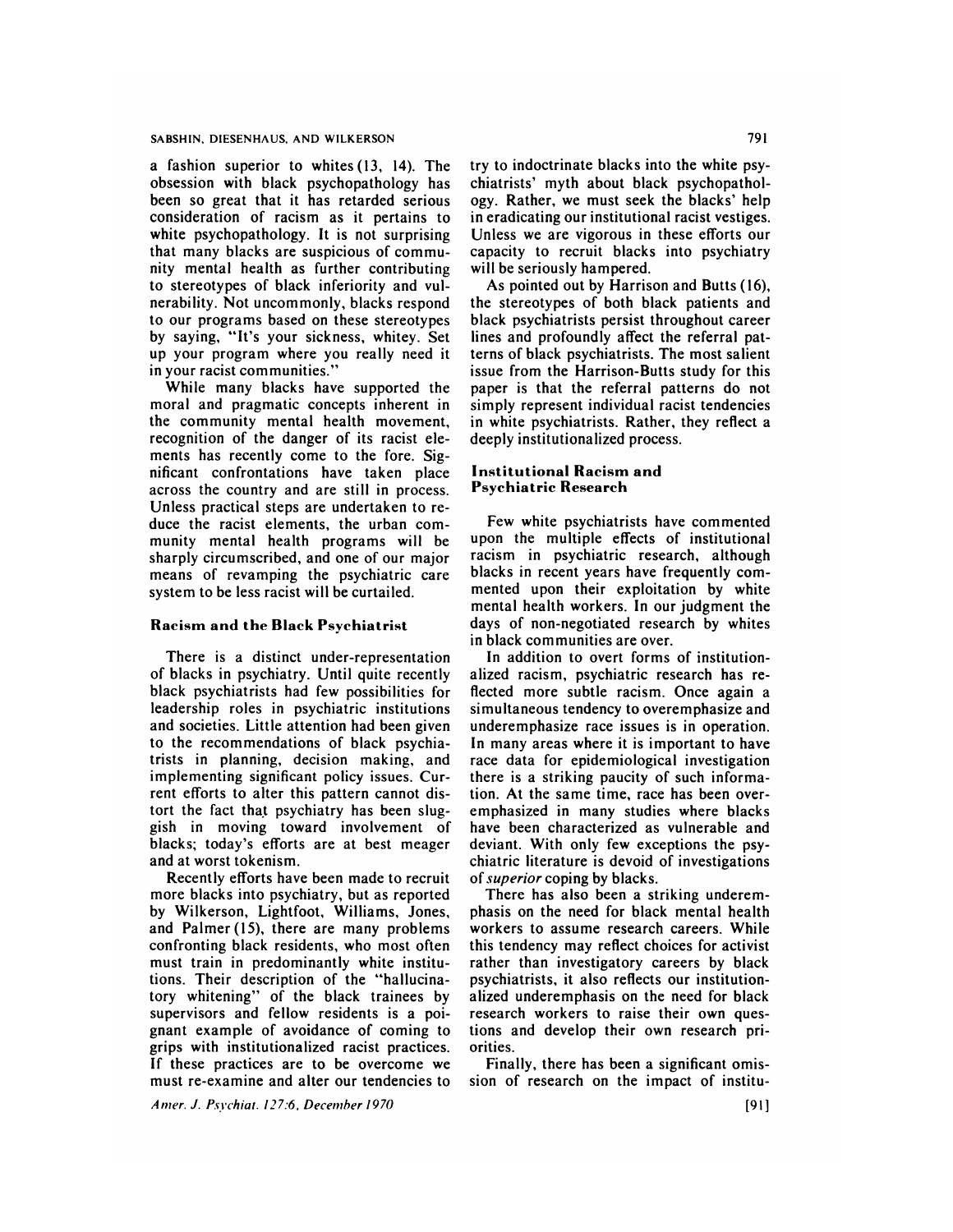tionalized racism on white psychopathology. While a few efforts have been made to correlate institutional practices in the South with special problems of white southerners. research efforts in this area have been mea ger. More significantly, there has been a striking lack of systematized investigation of the more subtle and yet pervasive impact of institutionalized racism upon psychological development in whites, including white mental health professionals.

# **Recommendations for Change**

Current psychiatric structures do not seem viable for rapidly producing the changes necessary to eradicate institutional racism. New "counterstructures" are re quired in which black professionals and con sumers truly share with whites in the determination of all service practices. Institutional racism is a subtle phenomenon; white psychiatrists functioning as they have in the past can continue to act to reinforce the myth of black inferiority while espousing equality. It is the commitment to change and the implementing of behavior that flows from this commitment that will determine whether American psychiatry will continue to manifest institutional racism. The only means to counter institutional white racism is to create new and powerful antiracism mechanisms that will operate continuously and publicly throughout the country in all aspects of the psychiatric care system.

Therefore we recommend that our heretofore essentially white controlled professional organizations as well as federal and state agencies take the lead in exposing and significantly diminishing institutional racism by working with black psychiatrists to create a special network of task forces on racism with more than token black participation. Their task will be to point out the presence of local racist practices, to suggest means to eliminate them, to provide leadership in the actual task, and to report the success or failures of their efforts to the profession.

We are asking white psychiatrists to become increasingly aware of how their everyday practices continue to perpetuate institutional white racism in psychiatry and to support the search for realistic solutions to providing psychiatric services to black

people. We ask white psychiatrists to provide strong sanction and support to these efforts. This means making available the necessary resources of money, manpower, and authority-and not just in the current token amounts. It means not defending the vested white interests in old institutional forms of professionalism when new strategies and roles are suggested; it means a significant reduction in economic barriers to psychiatric care; it means relinquishing negative stereotypes of the black patient; it means truly sharing administrative decisionmaking with black colleagues and black communities.

One way to begin to focus attention on the institutional white racism of psychiatry is to devote a special section of *The* A merican Journal of Psychiatry to racism's origins, history, and current status in psychiatry and in our nation as a whole as well as to present strategies for change. Following this visible national focus there should be discussions and analyses of local practices that perpetuate or work to eradicate barriers created by racism; these analyses could be carried out within the structure of district branches of the American Psychiatric Association, in conjunction with other psychiatric organizations and local mental health asso ciations, in dialogue with legislators and health administrators, and in dialogue with the local black community, which includes those most likely to know and to have felt the practices.

Bringing together a composite national picture of local practices, North and South, can thus serve to begin our effort. Rather than merely exhorting other professions to change their racist practices, psychiatry can provide a role model for realistic effort by creating a voluntary mechanism for changing its own functioning. Next, work must be done on those psychiatric problems seen by the black community as being most pressing; for example, hospital accreditation should become more dependent on serving the expressed needs of the black as well as the white community. Progress and/or failure can be regularly communicated to all of us through The American Journal of Psychiatry and Psychiatric News.

Such an effort would represent the nu cleus of a mechanism for continuing self-

[92] Amer. J. Psychic:. /27.6, December /970